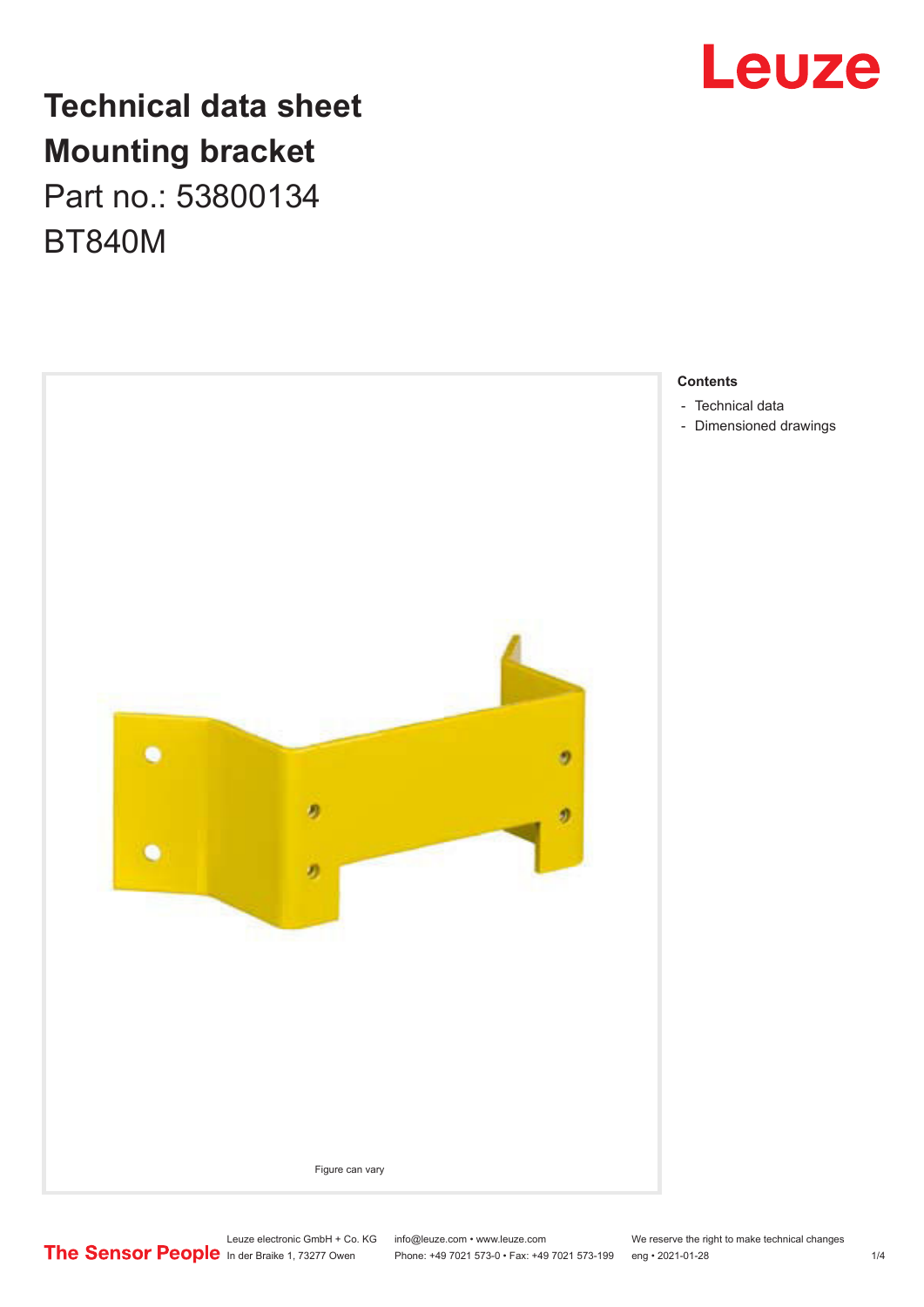## <span id="page-1-0"></span>**Technical data**

# Leuze

#### **Basic data**

| Application                     | Mounting on chamfered 90° corner |
|---------------------------------|----------------------------------|
| Suitable for                    | RSL 400 safety laser scanner     |
|                                 |                                  |
| <b>Mechanical data</b>          |                                  |
| Dimension (W x H x L)           | 84.9 mm x 72 mm x 205.2 mm       |
| Net weight                      | $1,080$ q                        |
| <b>Housing color</b>            | Yellow, RAL 1021                 |
| Type of fastening, at system    | Through-hole mounting            |
| Type of fastening, at device    | Screw type                       |
| <b>Mounting device material</b> | Metal                            |

#### **Classification**

| <b>Customs tariff number</b> | 73182900 |
|------------------------------|----------|
| eCl@ss 5.1.4                 | 27279202 |
| eCl@ss 8.0                   | 27279202 |
| eCl@ss 9.0                   | 27273701 |
| eCl@ss 10.0                  | 27273701 |
| eCl@ss 11.0                  | 27273701 |
| <b>ETIM 5.0</b>              | EC002498 |
| <b>ETIM 6.0</b>              | EC003015 |
| <b>ETIM 7.0</b>              | EC003015 |

## **Dimensioned drawings**

All dimensions in millimeters

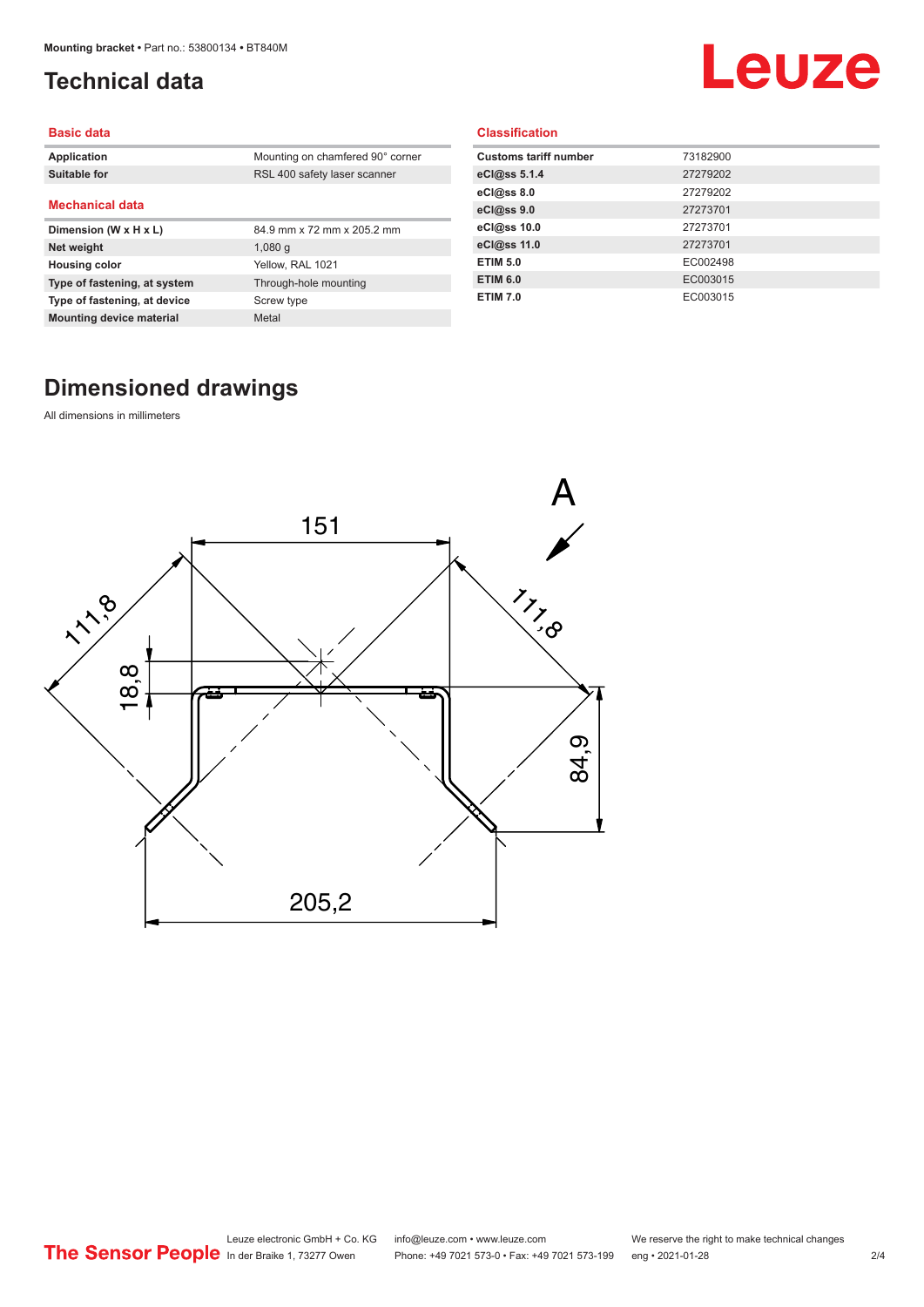**Mounting bracket •** Part no.: 53800134 **•** BT840M

## **Dimensioned drawings**

View A